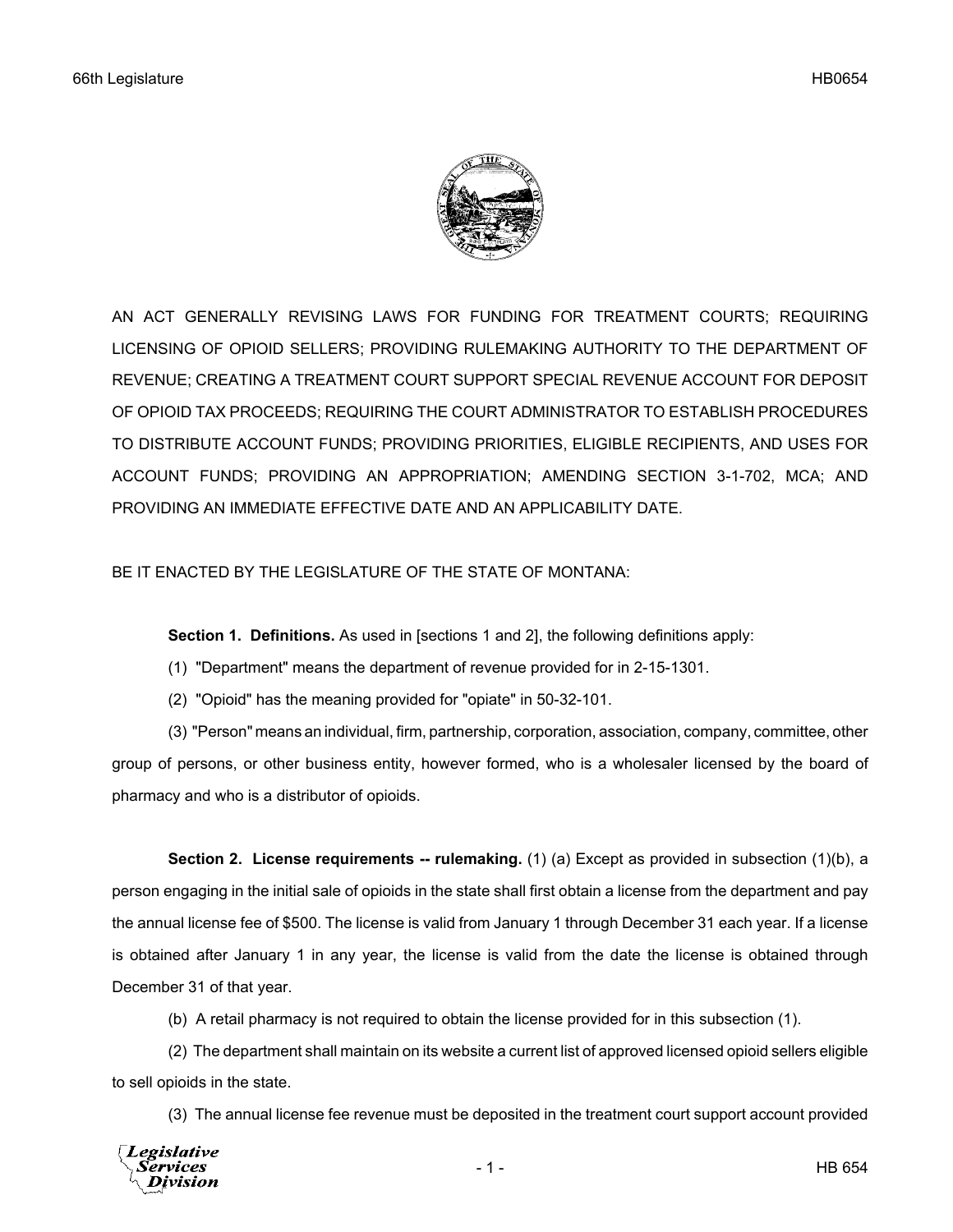for in [section 3].

(4) The department may adopt rules to administer and enforce the provisions of [sections 1 and 2].

**Section 3. Treatment court support account -- distribution of funds -- report.** (1) There is a treatment court support account in the state special revenue fund for purposes provided in subsection (3).

(2) The supreme court administrator shall establish procedures for the distribution and accountability of money in the account. The court administrator shall give priority to funding programs or services in rural or underserved areas of the state or that address opioid abuse.

(3) Money in the treatment court support account must be used to expand the capacity and quality of existing treatment courts and extend treatment courts to areas of the state that are unserved by a treatment court. District, local, and tribal treatment courts are eligible to receive treatment court support account funds. Funding from the account may be used solely to fund services required for participants, drug and alcohol testing, case management services, treatment court staff, technology, program evaluation, or other needs identified by the supreme court administrator related to efficient and effective operation of treatment courts. The court administrator may use account funds to hire a grant writer or contract for grant writing services.

**Section 4.** Section 3-1-702, MCA, is amended to read:

**"3-1-702. Duties.** The court administrator is the administrative officer of the court. Under the direction of the supreme court, the court administrator shall:

(1) prepare and present judicial budget requests to the legislature, including the costs of the state-funded district court program;

(2) collect, compile, and report statistical and other data relating to the business transacted by the courts and provide the information to the legislature on request;

(3) to the extent possible, provide that current and future information technology applications are coordinated and compatible with the standards and goals of the executive branch as expressed in the state strategic information technology plan provided for in 2-17-521;

(4) recommend to the supreme court improvements in the judiciary;

(5) administer legal assistance for indigent victims of domestic violence, as provided in 3-2-714;

(6) administer state funding for district courts, as provided in chapter 5, part 9;

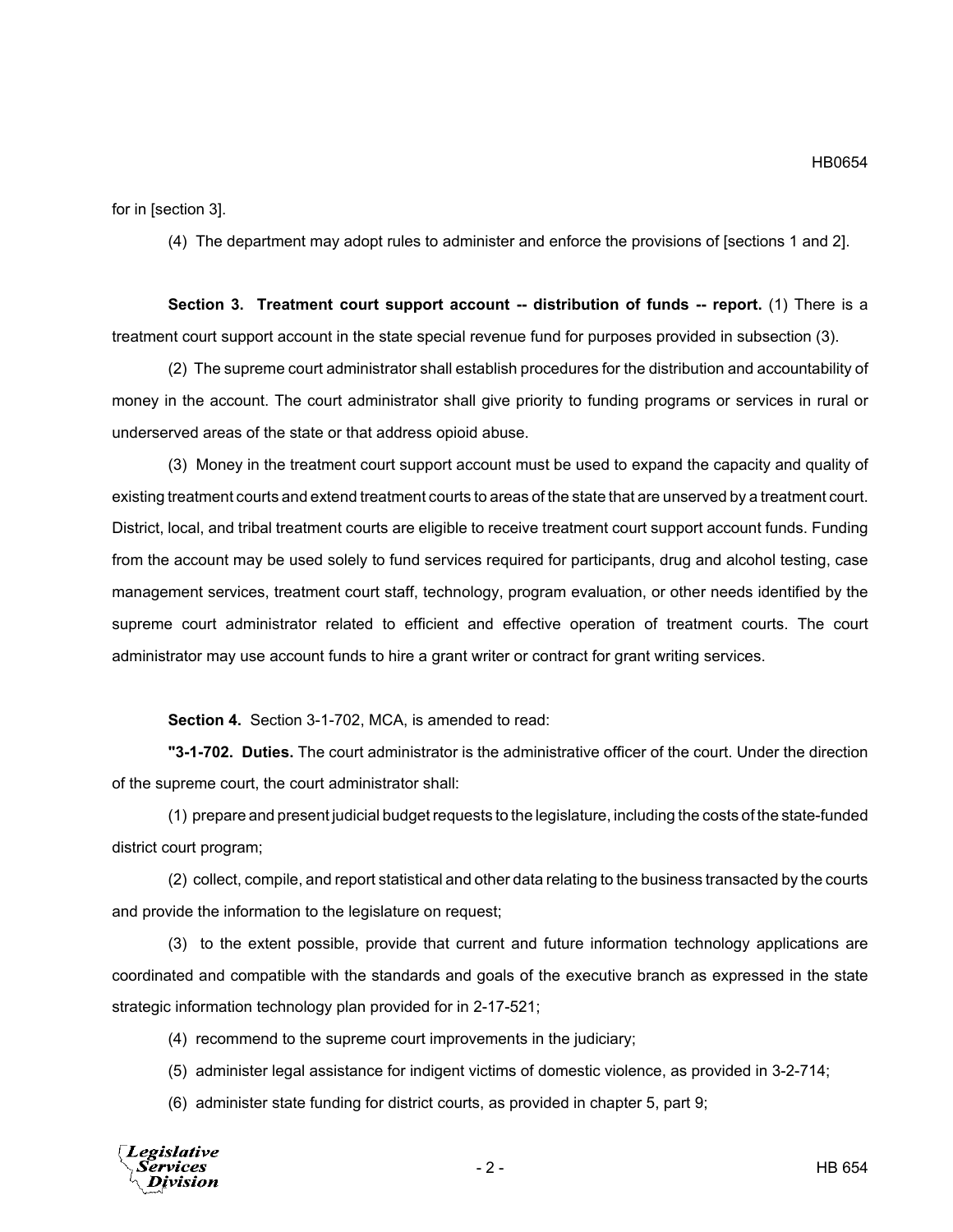(7) administer and report on the child abuse and neglect court diversion pilot project provided in 41-3-305;

(8) administer the pretrial program provided for in 3-1-708;

(9) administer the treatment court support account provided for in [section 3];

 $\left(\frac{1}{2}\right)$ (10) administer the judicial branch personnel plan; and

 $(10)(11)$  perform other duties that the supreme court may assign. (Subsection (7) terminates June 30, 2019 -- secs. 5, 7, Ch. 141, L. 2017.)"

**Section 5. Appropriation.** There is appropriated \$250,000 from the state special revenue account established in [section 3] to the judicial branch in the fiscal year beginning July 1, 2020, for the purpose of funding treatment courts as provided in [section 3(3)]. The legislature intends that this appropriation be part of the supreme court operations base budget for the 2023 biennium.

**Section 6. Notification to tribal governments.** The secretary of state shall send a copy of [this act] to each tribal government located on the seven Montana reservations and to the Little Shell Chippewa tribe.

**Section 7. Codification instruction.** (1) [Sections 1 and 2] are intended to be codified as an integral part of Title 15, and the provisions of Title 15 apply to [sections 1 and 2].

(2) [Section 3] is intended to be codified as an integral part of Title 3, chapter 1, part 7, and the provisions of Title 3, chapter 1, part 7, apply to [section 3].

**Section 8. Severability.** If a part of [this act] is invalid, all valid parts that are severable from the invalid part remain in effect. If a part of [this act] is invalid in one or more of its applications, the part remains in effect in all valid applications that are severable from the invalid applications.

**Section 9. Effective date.** [This act] is effective on passage and approval.

**Section 10. Applicability.** [This act] applies to a person selling opioids into the state after June 30, 2019.

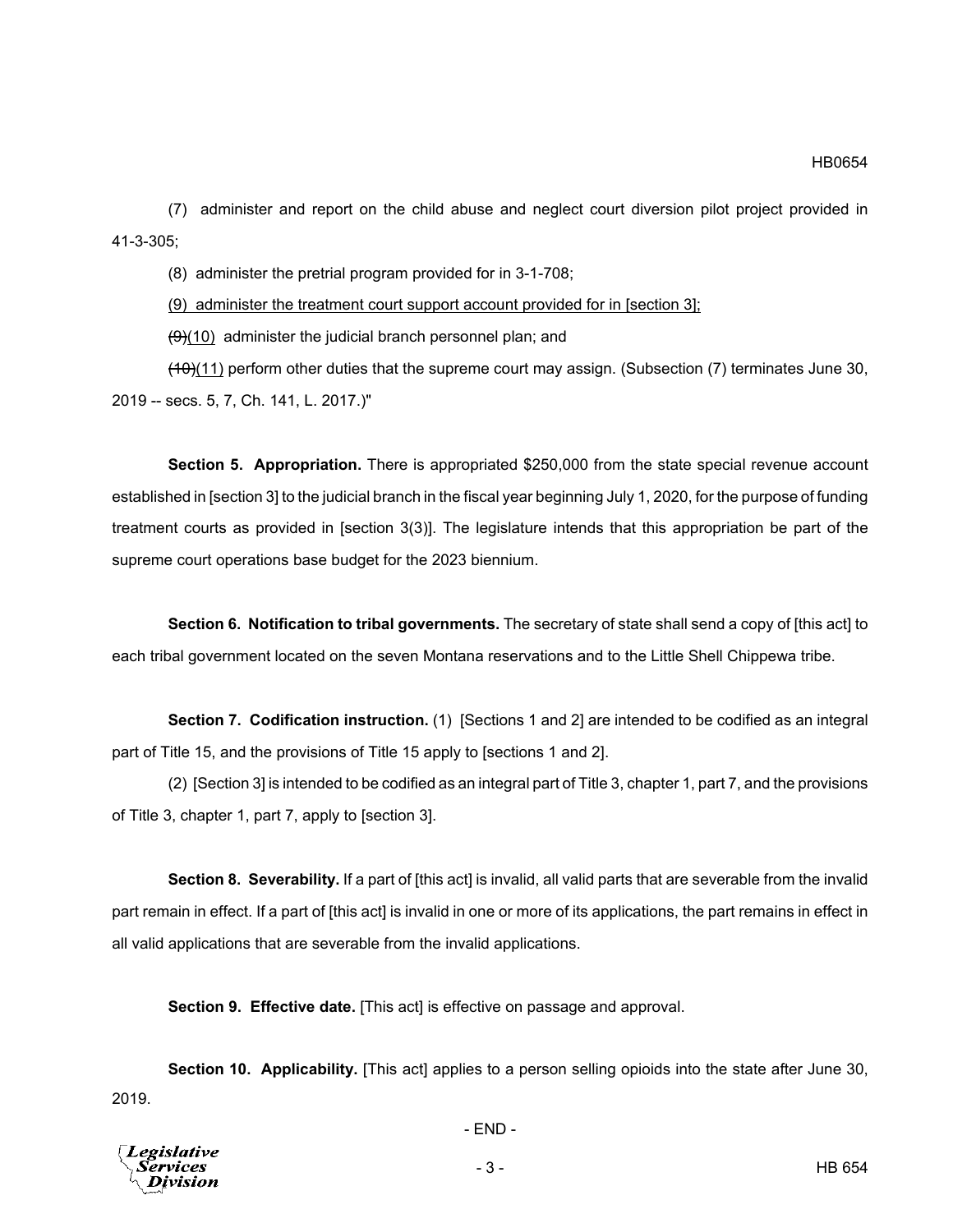HB0654

I hereby certify that the within bill, HB 0654, originated in the House.

Speaker of the House

| Signed this | day     |
|-------------|---------|
| of          | , 2019. |

Chief Clerk of the House

President of the Senate

| Signed this | day     |
|-------------|---------|
| of          | , 2019. |